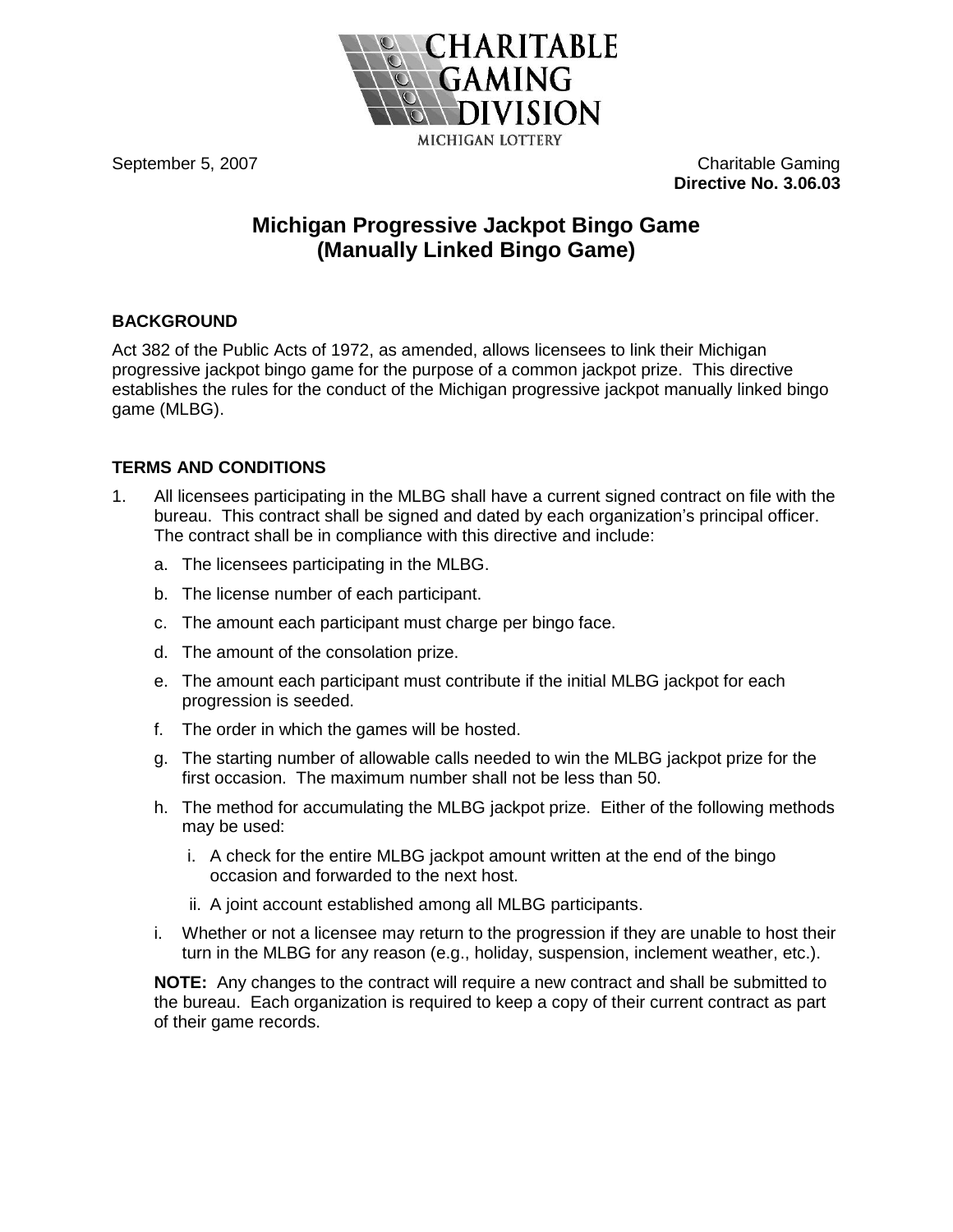- 2. A bingo licensee may conduct two Michigan progressive jackpot bingo games provided one of the games is the Electronically Linked Bingo Game (Big Money Bingo).
- 3. A bingo licensee shall not interrupt a Michigan progressive jackpot bingo game to conduct another Michigan progressive jackpot bingo game.
- 4. The MLBG progression must be hosted in chronological order.
- 5. The MLBG shall only be played on disposable bingo cards which shall be a color or design the licensee does not use in any other game.
- 6. All bingo cards sold for the MLBG shall be sold at a uniform price. There shall be no discount for the purchase of more than one card (this includes books, pads, packets, or other combinations of cards offered for sale). For example, if a 3-on sheet is sold for \$1.50, a 6-on sheet shall be sold for \$3.00. A card is considered to be one face. Therefore a 6-on sheet contains six cards. Each organization must charge the same price per face as agreed to in the contract.

**NOTE:** The disposable bingo cards for the MLBG shall not be sold as part of a book if the licensee offers a discount for the purchase of more than one book.

- 7. The MLBG is a coverall only. No other winning combinations will be allowed.
- 8. The MLBG prize shall be paid by check. The consolation prize may be paid by cash or check.
- 9. The consolation prize shall not be paid from the 50% of the card sales used to fund the MLBG jackpot prize.
- 10. At the end of the bingo occasion the host of the MLBG shall:
	- a. Forward a copy of the current occasion's Michigan progressive jackpot bingo game form to the next host of the MLBG. This form shall be kept as part of the game records.
	- b. Do either of the following:
		- i. Write a check for the current jackpot prize amount for that occasion and forward it to the next host of the MLBG.
		- ii. Deposit 50% of MLBG sales for that occasion into the joint account established by the MLBG participants.

**NOTE:** If a joint account is not used as described above, it is recommended that all participating organizations use the same financial institution for the MLBG to avoid delays in a winner's ability to cash a MLBG jackpot prize check.

11. If an organization's bingo license is not renewed, or is suspended, revoked, or surrendered before the MLBG jackpot prize has been awarded, and it is their turn to host the progression, the right to host shall be forwarded to the next host in the progression until the prize is awarded.

## **GAME CONDUCT**

- 12. On the first bingo occasion of a MLBG progression, the maximum number of calls needed to win the MLBG shall not be less than 50. The number of allowable calls shall increase by one number on each successive bingo occasion for that licensee in a particular progression until the MLBG jackpot prize is awarded.
- 13. If a player does not bingo in the number of allowable calls for that occasion, the coverall game shall continue until a consolation prize is awarded.